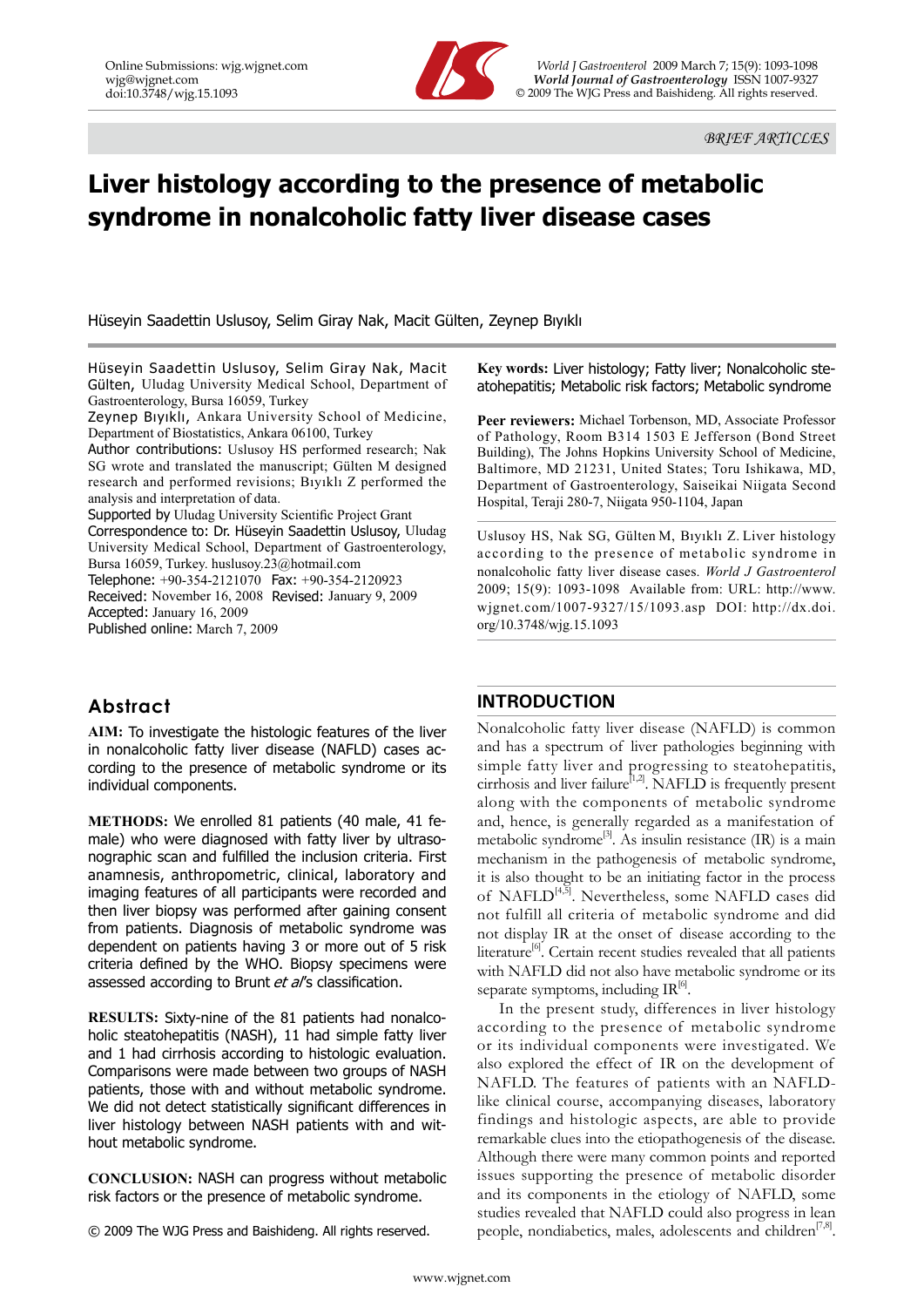Certain articles in the literature have disclosed striking findings; for example, the frequency of IR in NAFLD patients varies from 47%-98% without diabetes also being present. Likewise the prevalence of metabolic syndrome in NAFLD patients was as low as 36% in some studies<sup>[6]</sup>. Furthermore, in different populations the prevalence of metabolic syndrome is about 22% and in NAFLD patients there was a subgroup who did not have  $IR^{[6]}$ . We aimed to reveal whether there is a group of NAFLD patients without metabolic syndrome and IR or not. Recently, increasing number of studies on this topic are being presented. But more investigations are needed to attain convincing outcomes.

# **MATERIALS AND METHODS**

#### *Patients*

This study consisted of 81 patients who were referred to Uludag University Gastroenterology Division. All 81 patients were diagnosed with fatty liver by ultrasonographic scan. After this complete clinical, anthropometric and laboratory assessments and liver biopsy were performed. Exclusion criteria included: alcohol consumption of > 20 g/d, pregnancy, positive tests indicating the presence of hepatitis B or C virus, autoimmune liver disease, hemochromatosis, Wilson's disease, α-1 antitrypsin deficiency, primary biliary cirrhosis, primary sclerosing cholangitis and toxic liver disease.

## *Laboratory studies*

After taking a medical history, all cases underwent liver examination by ultrasonography and then clinical, anthropometric, complete blood count and biochemical assessments were performed. Biochemical evaluation consisted of assessment of alanine aminotransferase (ALT), aspartate aminotransferase (AST), γ-glutamyltransferase (GGT), alkaline phosphatase (ALP), bilirubin, albumin, high density lipoprotein (HDL) cholesterol, triglycerides, glucose, and insulin levels and an oral glucose tolerance test (OGTT). Anthropometric parameters measured were height, weight, body mass index (BMI), waist and hip circumferences and waist/hip ratio values. Assessment of obesity was dependent on WHO criteria<sup>[9]</sup>. American Diabetes Association (ADA) criteria were used to define type 2 diabetes, impaired glucose intolerance, and impaired fasting glycemia<sup>[10]</sup>. Patients receiving oral antidiabetics or insulin therapy were accepted as diabetics. Hypertension was considered to be present when resting blood pressure was  $\geq 140/90$  mmHg or patients were receiving antihypertensive drug therapy. The homeostasis model assessment of IR (HOMA-IR) method was used to measure IR and patients were classified as 'insulin resistant' when HOMA-IR value was > 2.70. ALT levels 1.5 or more times higher than upper normal values indicated an elevation in ALT. The diagnosis of metabolic syndrome was made according to WHO criteria<sup>[10,11]</sup> (BMI  $\geq$  30 kg/m<sup>2</sup>, waist/hip circumference ratio  $> 0.90$  in men and  $> 0.85$  in women, fasting blood glucose  $\geq 1100$  mg/L, overt diabetes, presence of impaired glucose tolerance and/or IR,

triglycerides  $\geq 1500$  mg/L, HDL-cholesterol  $\leq 400$  mg/L in men and  $\leq 500 \text{ mg/L}$  in women, arterial blood pressure  $\geq 140/90$  mmHg and presence of microalbuminuria). Patients should have at least three of these criteria to be diagnosed with metabolic syndrome. The study was approved by the hospital ethics committee.

## *Pathology*

Liver biopsies were performed in 81 patients according to the severity of the clinical disease after the patients had given consent. All liver biopsy specimens were examined by a liver pathologist. Scoring of necroinflammmation and fibrosis was performed using criteria devised by Brunt *et al*<sup>[12,13]</sup>. Nonalcoholic steatohepatitis (NASH) was diagnosed according to liver histology indicating steatosis (mild: < 33% of lobules, moderate: 33%-66% of lobules and severe:  $> 66\%$  of lobules) with (1) ballooning degeneration of hepatocytes/mallory bodies; (2) necroinflammation (lobular or portal); (3) fibrosis (perisinusoidal, periportal and/or bridging) or cirrhosis.

#### *Statistical analysis*

Due to the number of patients being small, statistical evaluation and *P* values were not available, as shown in all tables. Hence, features of patients were evaluated according to their percentage values.

#### **RESULTS**

#### *Anthropometric, clinical and laboratory results*

Eighty-one patients (40 male, 41 female) who were diagnosed as having fatty liver by ultrasonographic examination participated in this study at the Uludag University Gastroenterology Division. Only 8% of patients had slight and dull abdominal pain. The prevalence of hepatomegaly was 16% and 4% in NASH and simple fatty liver groups, respectively. All 81 patients underwent liver biopsy; 69 (35 male, 34 female) were diagnosed with NASH, 11 (4 male, 7 female) were diagnosed with simple fatty liver and 1 (male) was diagnosed with cirrhosis. First, we compared all cases with NASH and simple fatty liver to each other according to anthropometrical, clinical and laboratory data, including presence of IR and metabolic syndrome, but we did not find any significant difference between the 2 groups. For instance, numbers and proportions of IR and metabolic syndrome in NASH patients were 30 (43.4%) and 46 (66.7%) respectively and in simple fatty liver patients were 6 (54.5%), and 9 (81.8%) respectively. Then, the features of liver histology were examined in detail with regard to indivudial components of metabolic syndrome. As shown in Table 1, liver steatosis and necro-inflammation were evaluated with respect to individual parameters of metabolic syndrome. Because the numbers of cases in each section of Table 1 were too small, statistical assessments were not available and data analysis and interpretation were performed using percentage values. It seemed that the presence of individual risk factors did not affect the severity of steatosis and necroinflammation. Similarly, in Table 2 progression of liver fibrosis was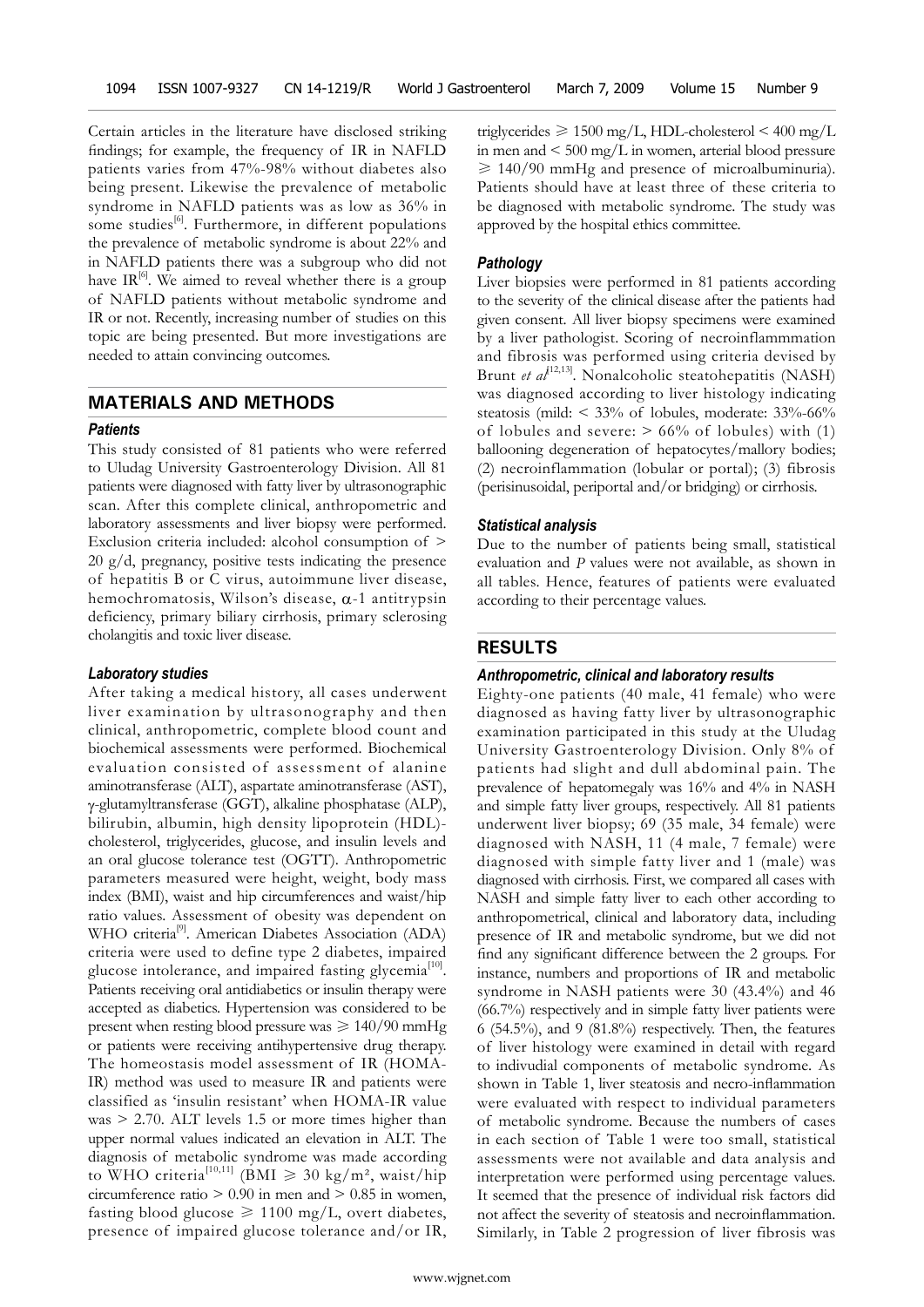**NASH patients (n = 69) Fatty infiltration Necroinflammation Mild (%) Moderate Severe (%) (%) Mild (%) Moderate Severe (%) (%)** Gender Male 37.1 40.0 22.9 31.4 62.9 5.7 Female 41.2 35.3 23.5 20.6 64.7 14.7 Hepatomegaly  $(+)^1$  31.3 37.5 31.2 25.0 62.5 12.5  $(-)^1$  38.5 38.5 23.0 27.0 61.5 11.5 Body mass index 18.5-24.9 0 66.6 33.4 33.4 33.3 33.3 25-29.9 35.3 41.2 23.5 26.5 64.7 8.8 30-39.9 46.5 25.0 28.5 28.6 57.1 14.3 > 40 25.0 75.0 0 25.0 75.0 0 Central obesity (+) 38.8 40.8 20.4 26.5 63.3 10.2 (-) 35.0 30.0 35.0 30.0 55.0 15.0 Hypertension (+) 33.4 33.3 33.3 19.0 62.0 19.0 (-) 39.6 39.6 20.8 33.3 58.3 8.4 Diabetes (+) 40.0 35.0 25.0 33.4 57.1 9.5 (-) 38.7 38.7 22.6 30.7 59.1 10.2 Hypertriglyceridemia (+) 36.2 34.0 29.8 21.4 63.8 14.8 (-) 41.0 54.5 4.5 41.0 54.5 4.5 Insulin resistance (+) 33.3 36.7 30.0 13.3 73.4 13.3 (-) 43.5 34.7 21.8 47.8 43.5 8.7

**Table 1 Presence of metabolic risk factors and liver histology (steatosis/necroinflammation) in NASH cases**

 $1^1$ (+): Present; (-): Absent. Presence of hypertriglyceridemia and insulin resistance seemed to increase the severity of steatosis and necroinflammation but these findings were not significant.

evaluated with respect to individual parameters of metabolic syndrome and again it seemed that individual metabolic risk factors did not initiate or advance liver fibrosis. In Table 3, dual combinations of risk factors were compared to grading and staging values of liver histology and there was no remarkable outcome. Finally, in Table 4 detailed histological parameters were evaluated according to the presence of metabolic syndrome. However, we did not determine any correlation between histological severity and the presence of metabolic syndrome.

When the distribution of risk factors and metabolic syndrome was examined in 11 simple fatty liver patients, the following results were found: central obesity 57%, hypertension 53%, diabetes 18.1%, hypertriglyceridemia 58%, low HDL level 57%. While 9 of these 11 patients had metabolic syndrome, the remaining 2 patients had only 2 risk factors for metabolic syndrome. The single cirrhotic patient was a 55-year-old male with metabolic syndrome who had obesity (also central obesity), diabetes and a low-HDL level.

#### *Histopathology*

The important highlights of liver histology belonging to our 81 cases were investigated. Since the numbers of patients in each of the subgroups were too small, statistical assessments were not available and interpretations of histological findings in all tables were dependent on **Table 2 Presence of metabolic risk factors and liver histology (stage) in NASH cases**

|                 | NASH patients ( $n = 70$ ) <sup>1</sup> |                                                                |          |              |                  |  |
|-----------------|-----------------------------------------|----------------------------------------------------------------|----------|--------------|------------------|--|
|                 | <b>Fibrosis</b>                         |                                                                |          |              | <b>Cirrhosis</b> |  |
|                 | (%)                                     | Absent Perisinusoidal/ Periportal Bridging<br>Pericellular (%) | (%)      | (%)          | (%)              |  |
| Gender          |                                         |                                                                |          |              |                  |  |
| Male            | 51.4                                    | 23.0                                                           | 14.3     | 8.60         | 2.70             |  |
| Female          | 38.2                                    | 47.0                                                           | 5.9      | 8.90         |                  |  |
| Hepatomegaly    |                                         |                                                                |          |              |                  |  |
| $(+)^2$         | 44.1                                    | 31.2                                                           | 6.3      | 12.5         | 5.90             |  |
| $(-)^2$         | 44.3                                    | 36.5                                                           | 13.5     | 7.70         |                  |  |
| Body mass       |                                         |                                                                |          |              |                  |  |
| index           |                                         |                                                                |          |              |                  |  |
| 18.5-24.9       | 33.3                                    | $\overline{0}$                                                 | 33.3     | 33.3         |                  |  |
| 25-29.9         | 38.2                                    | 44.1                                                           | 11.7     | 5.8          |                  |  |
| 30-39.9         | 46.4                                    | 25.0                                                           | 14.2     | 10.7         | 3.12             |  |
| > 40            | 25.0                                    | 75.0                                                           | $\Omega$ | $\mathbf{0}$ |                  |  |
| Central obesity |                                         |                                                                |          |              |                  |  |
| $^{(+)}$        | 46.9                                    | 30.6                                                           | 16.3     | 6.1          | 2.04             |  |
| $(-)$           | 65.0                                    | 20.0                                                           | 10.0     | 5            |                  |  |
| Hypertension    |                                         |                                                                |          |              |                  |  |
| $^{(+)}$        | 47.8                                    | 42.8                                                           | 4.7      | 4.7          |                  |  |
| $(-)$           | 58.4                                    | 24.4                                                           | 12.7     | 4.5          | 2.04             |  |
| <b>Diabetes</b> |                                         |                                                                |          |              |                  |  |
| $^{(+)}$        | 28.5                                    | 38.0                                                           | 14.2     | 14.2         | 4.76             |  |
| $(-)$           | 53.1                                    | 25.5                                                           | 12.7     | 8.5          |                  |  |
| Hypertrigly-    |                                         |                                                                |          |              |                  |  |
| ceridemia       |                                         |                                                                |          |              |                  |  |
| $(+)$           | 50.0                                    | 25.0                                                           | 15.6     | 9.3          |                  |  |
| $(-)$           | 59.3                                    | 31.2                                                           | 6.2      | 3.1          | 4.34             |  |
| Insulin         |                                         |                                                                |          |              |                  |  |
| resistance      |                                         |                                                                |          |              |                  |  |
| $^{(+)}$        | 53.3                                    | 36.6                                                           | 13.3     | 3.3          | 3.33             |  |
| $(-)$           | 65.7                                    | 18.4                                                           | 10.5     | 2.6          |                  |  |
|                 |                                         |                                                                |          |              |                  |  |

<sup>1</sup>69 patients with NASH and 1 cirrhotic patient;  $^{2}(+)$ : Present; (-): Absent. Presence of diabetes and insulin resistance seemed to increase the severity of fibrosis, but these findings were not significant.

percentage values. As shown in Table 1, liver steatosis and necroinflammation were evaluated in detail according to the individual presence of metabolic risk factors and there was no significant difference in the two groups. Similarly Table 2 showed that when liver fibrosis was studied with respect to the presence of individual risk factors there was no significant difference. In Tables 3 and 4, the presence of dual combinations of risk factors and the presence of defined metabolic syndrome, respectively, were compared to liver histology. Neither the presence of a dual combination of risk factors nor the presence of defined metabolic syndrome were found to be closely related with the severity of steatosis, necroinflammation and fibrosis. İnterestingly, among 11 patients with simple fatty liver each patient had at least two metabolic risk factors. In the simple fatty liver group, the prevalence of defined metabolic syndrome was 81.8% which was higher than that in the NASH group. Finally, 1 patient who was diagnosed with cirrhosis according to liver histology had metabolic syndrome.

# **DISCUSSION**

The relationship between NAFLD and metabolic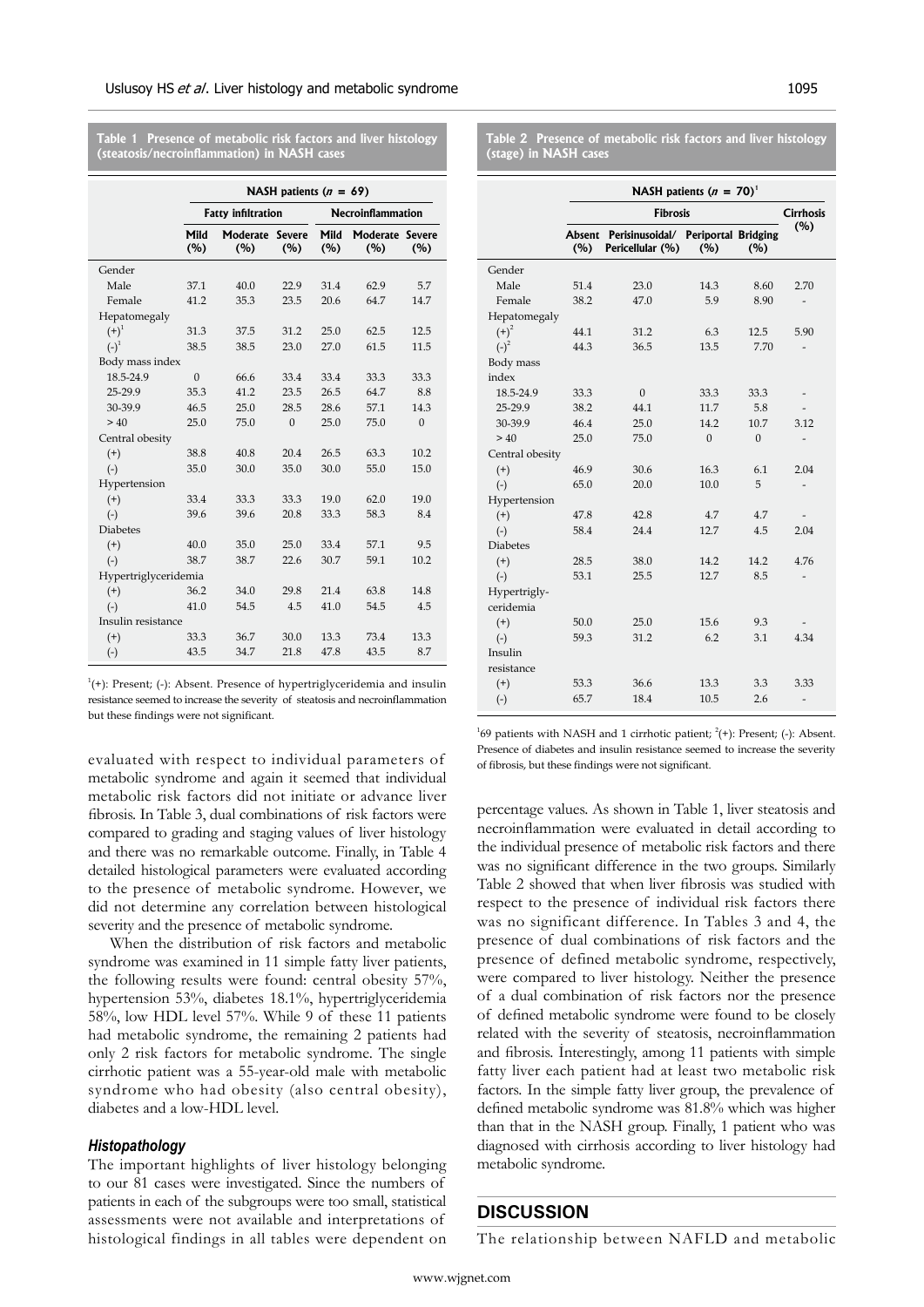**Table 3 Dual combinations of risk factors and liver histology in NASH cases**

| Liver histology | <b>NASH</b> cases |                |              |  |  |
|-----------------|-------------------|----------------|--------------|--|--|
|                 | $Ob + DM$         | $Ob + Htg$     | $DM + Htg$   |  |  |
|                 | $(n = 6)$         | $(n = 8)$      | $(n = 2)$    |  |  |
| Grade           |                   |                |              |  |  |
| $\mathbf{1}$    | 3                 | $\overline{2}$ | $\Omega$     |  |  |
| $\overline{2}$  | $\overline{2}$    | 6              | 1            |  |  |
| 3               | $\mathbf{1}$      | $\Omega$       | 1            |  |  |
| Stage           |                   |                |              |  |  |
| $\Omega$        | $\mathbf{1}$      | 3              | $\Omega$     |  |  |
| $\mathbf{1}$    | 4                 | $\overline{4}$ | $\mathbf{1}$ |  |  |
| $\overline{2}$  | 1                 | $\Omega$       | $\Omega$     |  |  |
| 3               | $\Omega$          | 1              | $\mathbf{1}$ |  |  |
| 4               | $\cup$            | 0              | 0            |  |  |

Ob: Obesity; DM: Diabetes mellitus; Htg: Hypertriglyceridemia. Dual combination of risk factors did not seem to effect liver histology.

syndrome is well known. Certain metabolic disorders like obesity, diabetes, hypertriglyceridemia and hypertension frequently associate with NAFLDand are also components of metabolic syndrome[3,4,14]. Insulin resistance was thought to be a shared and basic metabolic disturbance in both these groups of diseases $^{[15]}$ . In the general population, the prevalence of NAFLD is 10%-24% while the prevalence of NASH is about  $1\% - 5\%$ <sup>[16]</sup>.

The assocation between NAFLD and metabolic syndrome gave rise to many studies on this subject. The prevalence of metabolic syndrome in NASH and simple fatty liver cases is 22.8%-88% according to the literature<sup>[14,17-20]</sup>. This suggests the relationship between NAFLD and metabolic syndrome is not a stable and constant feature. Moreover, the presence of IR was suggested to be a common and frequent finding in both NAFLD and metabolic syndrome in various studies<sup>[5,14,15,21]</sup>. Marchesini *et al*<sup>[17]</sup> revealed the prevalence of IR in NAFLD was 61%; but in certain recent studies, a low prevalence of IR in NAFLD was found<sup>[6,22,23]</sup>.

The influence of individual risk factors and defined metabolic syndrome on liver histology have become considerable and have inspired comprehensive studies. Marchesini *et al*<sup>[17]</sup> and Angelico *et al*<sup>[24]</sup> found a correlation between various degrees of liver steatosis (mild, moderate and severe) and BMI. According to studies by Willner *et al*<sup>[21]</sup>, Angulo *et al*<sup>[25]</sup> and Ratziu et al<sup>[26]</sup> advanced obesity may be a risk factor for the development of liver fibrosis. But Xanthakos *et al*<sup>[27]</sup> stressed that in morbidly obese adolescents, severe NASH was uncommon and the presence of metabolic syndrome did not distinguish NASH from steatosis. We did not observe any connection between increased BMI and liver histology (steatosis and necroinflammation/ fibrosis) in our NASH cases (Tables 1 and 2). Camilo Boza et al<sup>[28]</sup> did not find a significant association between BMI and histological changes; but in their study, high HOMA-IR values and ALT levels were the only independent predictors of NASH. Among our 69 cases with NASH, only 3 (4.34%) had normal body weight and among our simple fatty liver group ( $n = 11$ ) only 1 (9.09%)

**Table 4 Liver histology according to the presence of metabolic syndrome in NASH cases (%)**

| Liver histology             | Patients with NASH $(n = 69)$                    |                                                     |  |  |
|-----------------------------|--------------------------------------------------|-----------------------------------------------------|--|--|
|                             | With metabolic<br>syndrome<br>$(n = 46, 66.6\%)$ | Without metabolic<br>syndrome<br>$(n = 23, 33.4\%)$ |  |  |
| Fatty infiltration          |                                                  |                                                     |  |  |
| Mild                        | 20(43.4)                                         | 11 (47.8)                                           |  |  |
| Moderate                    | 19 (41.3)                                        | 6(26.1)                                             |  |  |
| Severe                      | 7(15.3)                                          | 6(26.1)                                             |  |  |
| Necroinflammation           |                                                  |                                                     |  |  |
| Absent                      | 0(0)                                             | 0(0)                                                |  |  |
| Mild                        | 13(28.3)                                         | 9(39.1)                                             |  |  |
| Moderate                    | 28 (60.9)                                        | 13(56.5)                                            |  |  |
| Severe                      | 5(10.8)                                          | 1(4.40)                                             |  |  |
| Fibrosis                    |                                                  |                                                     |  |  |
| Absent                      | 20 (43.4)                                        | 9(39.1)                                             |  |  |
| Perisinusoidal/pericellular | 16 (34.7)                                        | 9(39.1)                                             |  |  |
| Periportal                  | 7(15.4)                                          | 2(8.60)                                             |  |  |
| Bridging                    | 3(6.50)                                          | 3(13.2)                                             |  |  |
| Cirrhosis                   | 1(2.12)                                          | 0(0)                                                |  |  |

Evaluations were performed using percentage values. Presence of metabolic syndrome seemed to increase the severity of steatosis, necroinflammation and fibrosis in liver, but these results were not significant as well.

patient had normal body weight; there was no significant difference between these two groups. Diabetes and dyslipidemia (especially hypertriglyceridemia and low HDL level) were also considered to affect liver histology<sup>[29-31]</sup>. Risk factors for metabolic syndrome and defined metabolic syndrome was strongly considered to affect liver histology according to Marceau *et al*<sup>32]</sup>.

But, still there are important and controversial points in the natural course of NAFLD. Which one has a precedence: liver steatosis or IR? Recently it was noticed that NAFLD could occur in nonobese, nondiabetic persons and even in infants and adolescents $[7]$ . Some patients with NAFLD may not have metabolic risk factors initially and the components of metabolic syndrome may emerge during the course of the disease<sup>[24]</sup>. In these patients, after diagnosis of NAFLD the required time for genesis of metabolic disorders like hyperglycemia, hypertension and hyperlipidemia is not well known. Furthermore, not all NAFLD patients fulfill the criteria of metabolic syndrome according to the literature. Recently, certain studies showed that there have been lower prevalances of metabolic syndrome among NAFLD patients. For instance Moon *et al*<sup> $[33]$ </sup> performed research to identify metabolic risk factors and clinical features for each stage of liver fibrosis in NAFLD patients and in their 25 study cases with NAFLD, only 14 patients (56%) had metabolic syndrome. They found no difference in the prevalence of metabolic syndrome between the simple steatosis and the NASH subgroups (5/10, 50% *vs* 9/15, 60%). In addition, there were no significant differences in the histological features of two separate NASH groups which were constituted according to the presence or absence of metabolic syndrome. Similarly, we detected some cases which did not have metabolic syndrome,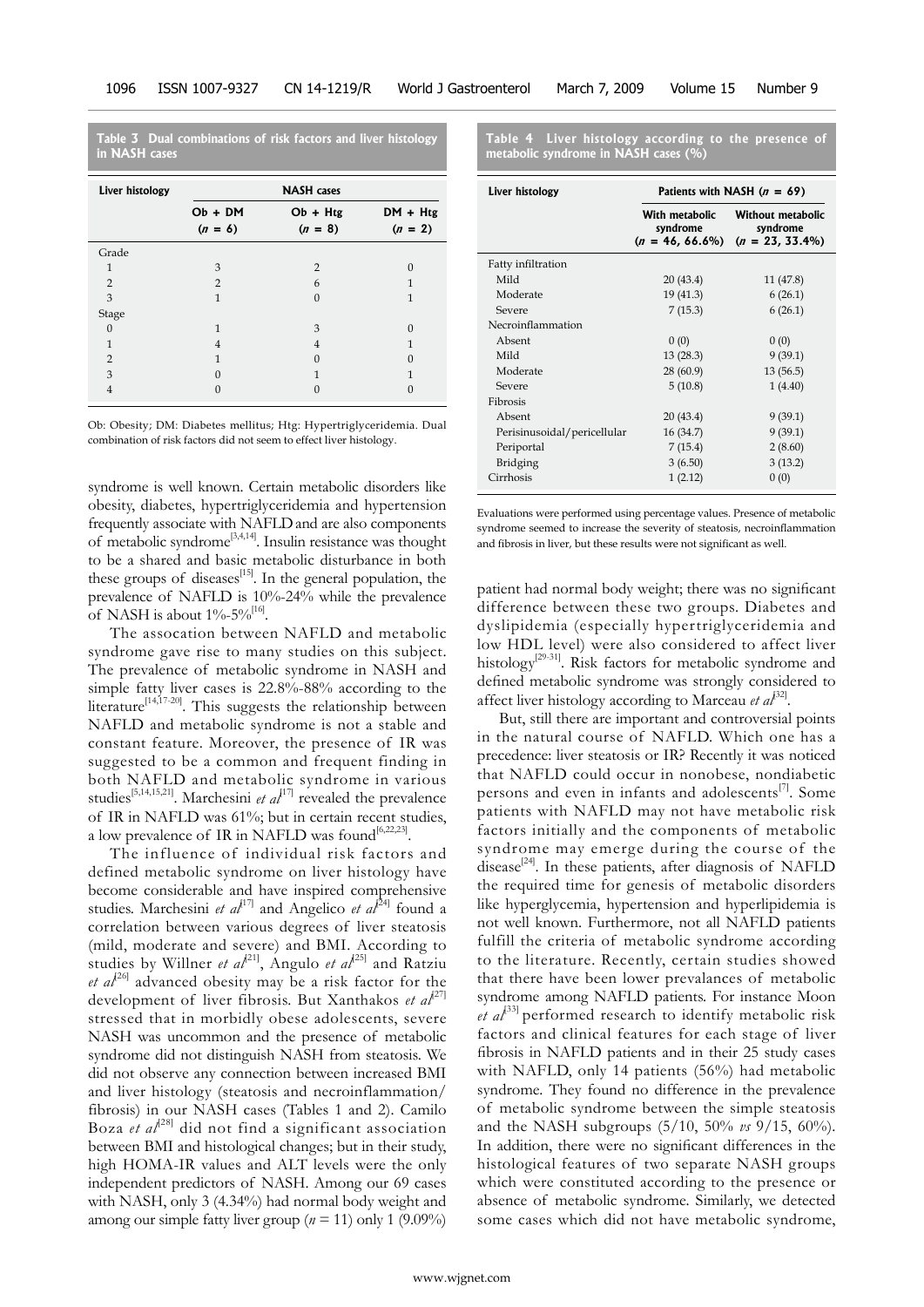but had NASH (23 cases  $= 33.4\%$  of all NASH cases). Conversely, some cases had metabolic syndrome, but were not diagnosed with NASH. The latter only had simple fatty liver (9 cases  $= 81.8\%$  of all simply fatty liver cases). In our study, approximetely 2/3 of the 69 NASH cases (66.6%) fit the criteria of metabolic syndrome and the remaining patients (33.4%) did not fit the full criteria of metabolic syndrome. These results suggest different causes of NASH other than metabolic syndrome should be searched for or that these NASH cases may represent patients in the early stages of metabolic syndrome. However, Kang et al<sup>[34]</sup> stated that a low proportion, 34% (31 of 91 patients), of NAFLD patients had metabolic syndrome, but these patients also had higher scores for steatosis and NASH activity.

Recent studies claimed that not only metabolic risk factors, but IR also could influence liver histology. Dixon *et al*<sup>[22]</sup> reported that HOMA-IR, ALT and arterial hypertension were independent predictors for NASH; but, they also found that 7.8% of their study patients had NASH even though they had normal AST and HOMA-IR values. Bahrami *et al*<sup> $35$ </sup> found the rate of IR was only 54.7% in 53 patients with NASH. Similarly, Guidorizzi de Siqueira *et al*<sup>[23]</sup> determined the frequency of IR among NAFLD patients and described IR according to metabolic risk factors and histological findings. In their study, IR was detected in only 33% of NAFLD patients; but, there was a high frequency of IR in patients with advanced fibrosis, suggesting that IR may influence the prognosis of NAFLD. Sakurai *et al*<sup>36]</sup> found that only steatosis was significantly and independently associated with elevated HOMA values; but there was no similar association with the grade or stage of NASH. However, we did not detect any connection between the presence of IR and liver histology. An interesting observation was expressed by Machado et al<sup>[6]</sup> who found that rates of IR in NAFLD patients ranged from 47% to 98% and only 36% of patients with NAFLD fulfilled three criteria of metabolic syndrome. The authors of this study designed it so that certain patients did not have IR at the onset of the study. The results of the study have been attributed to different factors. For instance, liver disease may precede IR or there may be a lack in sensitivity in the HOMA method.

In our study, NAFLD did not change histologically according to the presence of metabolic syndrome and its individual components. At the onset of NAFLD, metabolic disturbances may not be present, so patients with simple fatty liver should be followed for progression of metabolic disorders in the future.

# **ACKNOWLEDGMENTS**

The authors thank the Research Fellows and the Scientific Staff at the School of Medicine in Uludag University for their assistance.

# **COMMENTS COMMENTS**

*Background*

Obesity, diabetes and hyperlipidemia are components of metabolic syndrome

and are frequently associated with nonalcoholic fatty liver disease (NAFLD). NAFLD consists of simple fatty liver and nonalcoholic steatohepatitis (NASH). The prognosis of NAFLD may worsen when there is an association with risk factors or metabolic syndrome. Insulin resistance (IR) is considered the common pathogenetic factor in both metabolic syndrome and NAFLD. We aimed to emphasize that NAFLD and NASH could progress not only in patients with metabolic risk factors, but also in nonobese healthy persons. Hence we investigated the histologic features of liver in NAFLD cases according to the presence of metabolic syndrome or its individual components.

#### *Research frontiers*

In certain patients with NAFLD and NASH, the prevalence of metabolic syndrome was low and the influence of risk factors or metabolic syndrome on liver histology was not significant when compared to those without metabolic syndrome.

#### *Innovations and breakthroughs*

It is important to be aware that it is not just NAFLD or NASH patients with metabolic syndrome who are at risk of advanced liver disease, but other NAFLD and NASH cases without metabolic syndrome may have severe liver disease. A new approach for these patients should be designed.

#### *Applications*

For general public health, individuials diagnosed by ultrasonography scan as having fatty liver with or without risk factors and metabolic syndrome should be followed up closely for further serious complications and outcomes.

#### *Terminology*

NAFLD and NASH may progress and worsen without metabolic syndrome (obesity, diabetes and hyperlipidemia) being present. In contrast to general opinion, the approach to individuals diagnosed with fatty liver by ultrasonographic examination should not be limited to the presence of metabolic syndrome. All patients with fatty liver should be advised about the hazardous outcomes of NAFLD.

#### *Peer review*

This article is consistent and factual, and meets the aims of introducing NAFLD and NASH, advising patients to avoid their likely noxious outcomes and recommending clinical staff make the requisite inspections if there has been a diagnosis of NAFLD or NASH.

# **REFERENCES**

- 1 **Ludwig J**, Viggiano TR, McGill DB, Oh BJ. Nonalcoholic steatohepatitis: Mayo Clinic experiences with a hitherto unnamed disease. *Mayo Clin Proc* 1980; **55**: 434-438
- 2 **Matteoni CA**, Younossi ZM, Gramlich T, Boparai N, Liu YC, McCullough AJ. Nonalcoholic fatty liver disease: a spectrum of clinical and pathological severity. *Gastroenterology* 1999; **116**: 1413-1419
- 3 **Marchesini G**, Brizi M, Bianchi G, Tomassetti S, Bugianesi E, Lenzi M, McCullough AJ, Natale S, Forlani G, Melchionda N. Nonalcoholic fatty liver disease: a feature of the metabolic syndrome. *Diabetes* 2001; **50**: 1844-1850
- 4 **Rector RS**, Thyfault JP, Wei Y, Ibdah JA. Non-alcoholic fatty liver disease and the metabolic syndrome: an update. *World J Gastroenterol* 2008; **14**: 185-192
- 5 **Marchesini G**, Brizi M, Morselli-Labate AM, Bianchi G, Bugianesi E, McCullough AJ, Forlani G, Melchionda N. Association of nonalcoholic fatty liver disease with insulin resistance. *Am J Med* 1999; **107**: 450-455
- 6 **Machado M**, Cortez-Pinto H. Non-alcoholic fatty liver disease and insulin resistance. *Eur J Gastroenterol Hepatol* 2005; **17**: 823-826
- 7 **Kim HJ**, Kim HJ, Lee KE, Kim DJ, Kim SK, Ahn CW, Lim SK, Kim KR, Lee HC, Huh KB, Cha BS. Metabolic significance of nonalcoholic fatty liver disease in nonobese, nondiabetic adults. *Arch Intern Med* 2004; **164**: 2169-2175
- Lee JH, Rhee PL, Lee JK, Lee KT, Kim JJ, Koh KC, Paik SW, Rhee JC, Choi KW. Role of hyperinsulinemia and glucose intolerance in the pathogenesis of nonalcoholic fatty liver in patients with normal body weight. *Korean J Intern Med* 1998; **13**: 12-14
- 9 Obesity: preventing and managing the global epidemic. Report of a WHO consultation. *World Health Organ Tech Rep*